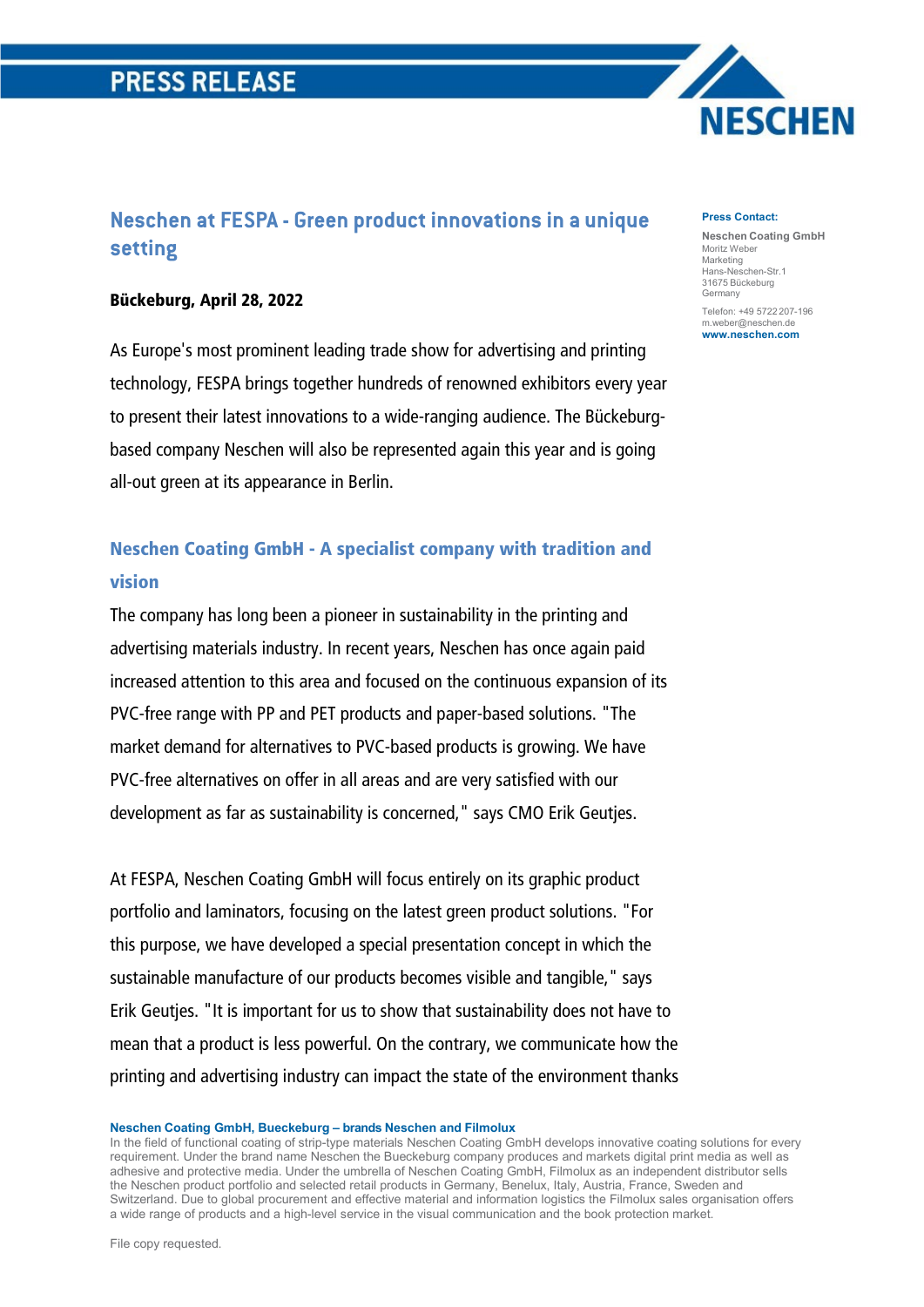to high-quality nature-based alternatives without having to lower their own standards."

**NESCHEN** 

## **"The Forest" - Neschen's green world at FESPA**

Inspired by nature and its raw materials that go into the manufacture of sustainable Neschen products, the trade fair team will welcome its visitors in an almost enchanted atmosphere. "Now that the Covid travel restrictions of many countries have been lifted, we are looking forward to welcoming and informing many international guests at FESPA and our German customers. After the restrictions of the last few years, I think guests are looking forward to this event just as much as we exhibitors are," says Neschen Managing Director Andreas Mertens.

Divided into various functional areas, "The Forest" exhibition stand serves equally as a presentation of the selected products, information hotspot, and a world of experience: An application expert shows how various products are professionally applied in a separate demonstration area. Visitors can also use the ColdLam 1650 laminator to see how Neschen's protective laminates are applied to the company's printable media. The booth walls are designed exclusively with PVC-free different Neschen printable media, which alternately harmonize with their underlying organic materials. In this way, prospective customers can examine the look and feel of the various products in a very varied way and find out about their more environmentally friendly manufacture.

**Green innovations in the product portfolio** 

#### **Neschen Coating GmbH, Bueckeburg – brands Neschen and Filmolux**

In the field of functional coating of strip-type materials Neschen Coating GmbH develops innovative coating solutions for every requirement. Under the brand name Neschen the Bueckeburg company produces and markets digital print media as well as adhesive and protective media. Under the umbrella of Neschen Coating GmbH, Filmolux as an independent distributor sells the Neschen product portfolio and selected retail products in Germany, Benelux, Italy, Austria, France, Sweden and Switzerland. Due to global procurement and effective material and information logistics the Filmolux sales organisation offers a wide range of products and a high-level service in the visual communication and the book protection market.